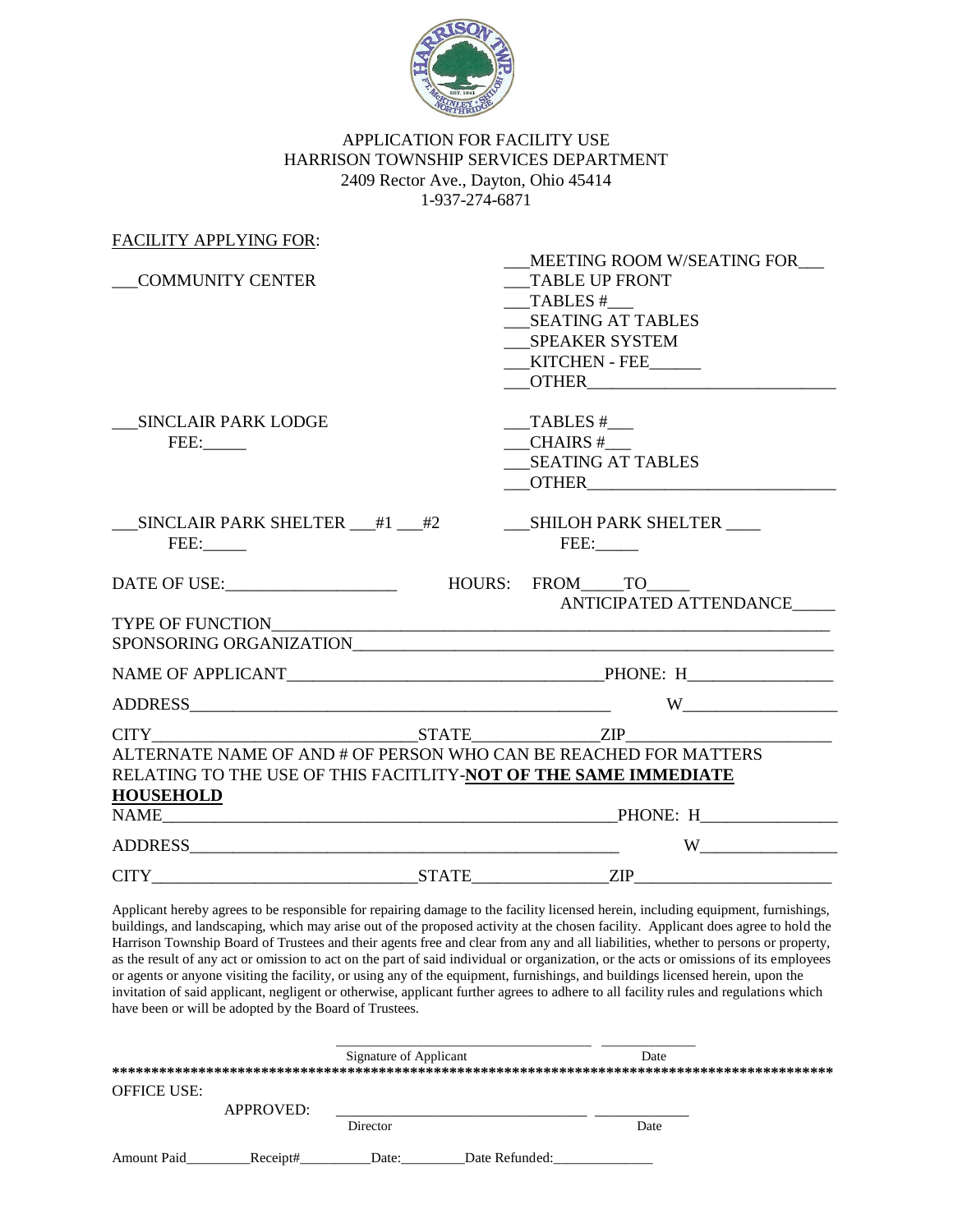

## HARRISON TOWNSHIP SERVICES DEPARTMENT

The Harrison Township Board of Trustees has decided to no longer allow alcohol permits and has made Harrison Township parks alcohol free.

We appreciate your cooperation in this matter.

I have read and understand that alcohol is prohibited in Harrison Township parks.